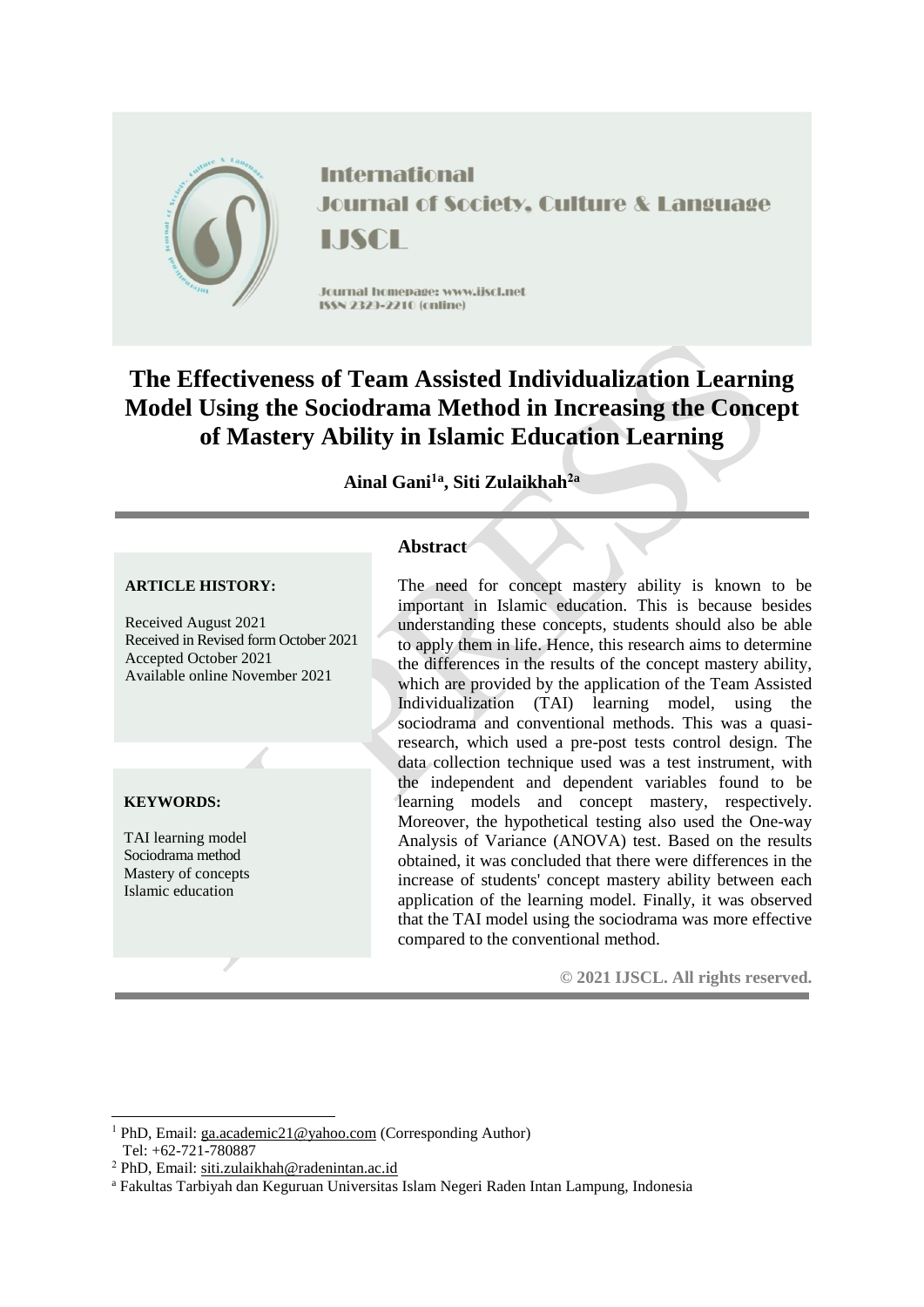# **1. Introduction**

he community reportedly relies on education to provide peace over the anxieties suffered through increased The community reportedly relies on education to provide peace over the anxieties suffered through increased violence and crime during the globalization era. The role of education is also important in ensuring change and quality improvement in life. For example, one of the factors considered for support due to change (traditional to European sector) is education. Based on the provision of education, the community is able to observe future prospects effectively (Sutomo, 2014). The power of knowledge should also be used properly in order for future prospects to avoid being affected by factors, such as communication disintegration. Based on this description, education is known to be the main asset in supporting a bright future (Derakhshan et al., 2021).

Moreover, education plays an important role in fostering and developing children's character and knowledge, especially in cultivating religious norms from an early age (Yaqin, 2016). One of the most important parental responsibilities is education, with the Prophet Muhammad rightly stating this responsibility like a shepherd. This indicates that the shepherd should be very careful with the subjects, which in this context are the students. Also, parents should always supervise and pay attention to their children in order to keep them safe from danger. Children are also observed to avoid disgraceful behaviors when the education of parents and teachers is in line with the teachings of the Al Quran and Sunnah.

Education is also an inseparable part of human life and its development process, as both factors are known to often influence each other. Moreover, humans tend to need the education to exist in the world. The act of developing students' potentials is the goal of the Indonesian National Education. These potentials are known to help students in becoming healthy, knowledgeable, capable, creative, independent, democratic, responsible, religious, and noble (Baharun & Awwaliyah, 2017). These goals are also in line with the Islamic education objectives, which involve the formation of human dignity towards perfection, spiritual nobility, and morals that allow individuals to align with the concept of *rahmatan lil alamin* (Affandi & Ulumuddin, 2020). This Islamic education paradigm also offers a conceptual framework of the ideal human image (Oboko, 2020; Sutomo, 2014).

In accordance with the Sharia and Islamic teachings, education is reportedly a form of guidance and counseling for students. Therefore, Islamic religious education should be conveyed effectively in order to encourage teachings without any form of misunderstanding. According to Zakiah (1996), this guidance and care are understood, practiced, and used as a source of life guide. Besides being achieved through hard work, the plan to realize these educational goals is also obtained through continuous efforts to improve learning activities. This indicates that the material being taught should be easily accepted and understood.

Several studies on the effectiveness of learning models in developing countries focused on the determination of improvement measures in order to aid students' cross-curricular skills in different social, economic, and cultural realities (de la Puente Pacheco et al., 2020). One of these efforts is the development of strategies due to educational processes (teaching & learning) being an essential pattern of interaction between students and teachers. These learning strategies include sequencing and organizing subject matters, as well as making decisions to optimally present learning materials. There are also activities that provide examples, training, and feedbacks in these learning strategies. Based on these details, the Team Assisted Individualization (TAI) is observed as a model that should help in considering these activities.

Based on the aforementioned aspects, this research aims to determine the effectiveness of increasing the students' conceptual mastery ability, through the application of the Team Assisted Individualization (TAI) learning model and the sociodrama method, in Islamic Education. Additionally, the goal of implementing this model is important to be achieved in order to improve concept mastery, as well as enable students to be more interested in the new learning atmosphere.

## **2. Theoretical Framework**

#### **2.1. The Team Assisted Individualization (TAI) Learning Model**

The Team Assisted Individualization (TAI) learning model is known to be unique in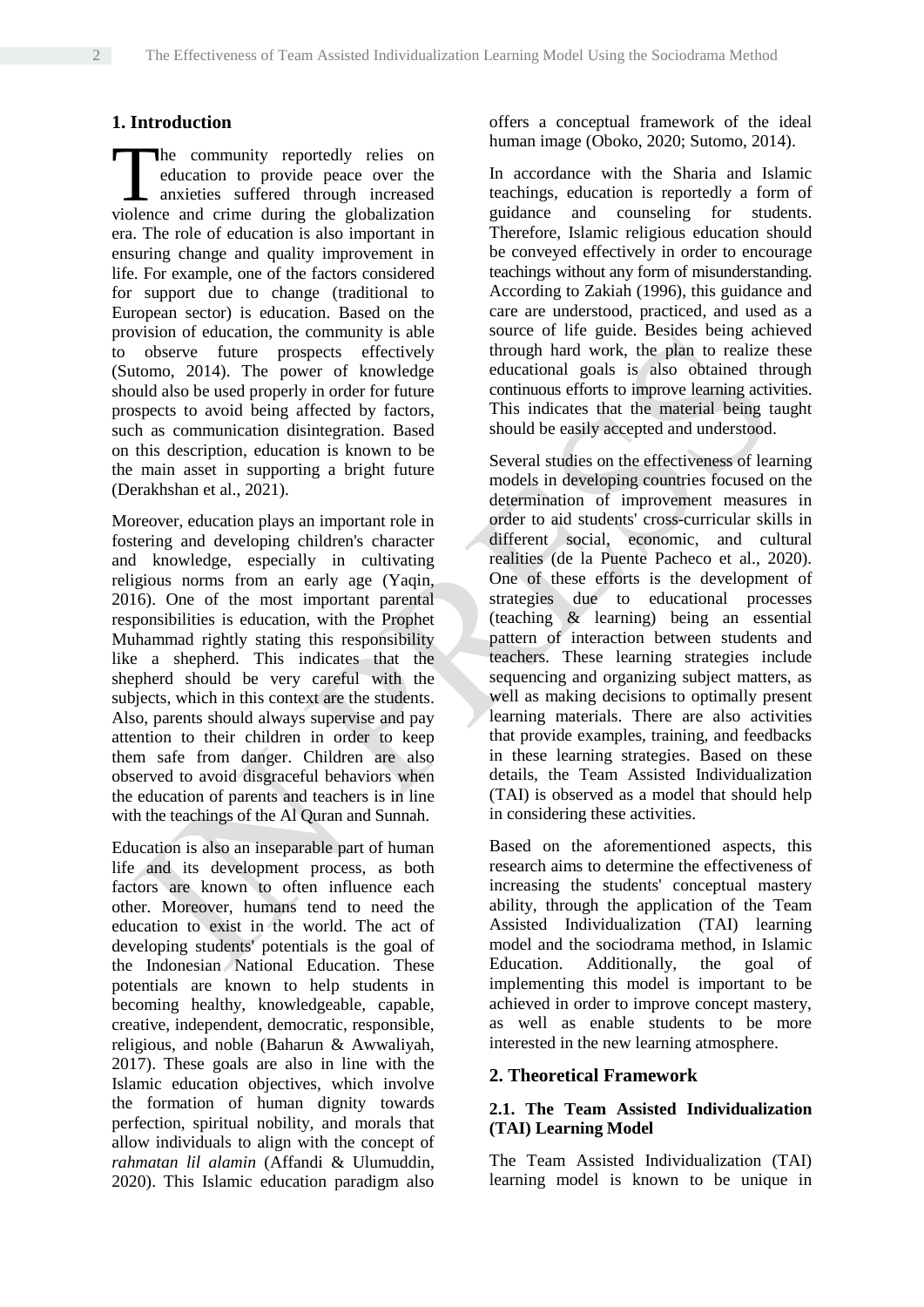combining both individual and group education (Halih, 2016). Based on relevance to the previous research conducted by Achdiyat and Andriyan (2016), the use of the TAI learning model helped to improve students' abilities, therefore, making them more active and proficient in solving problems that are provided by the teacher. Nurjannah (2021) also stated that the TAI model improved learning outcomes on the Pancasila and Citizenship Education (PPKn) subject. Based on demographic characteristics, such as ability, gender, ethnicity, race, and more, the process involving the use of the TAI model is found to classify students into 4–5 groups without any possible discrimination (Nchindia, 2020; Priansa, 2017). The implementation of this model also emphasizes daily problems, which are presented through quizzes and discussions, in every meeting. Moreover, the right approach to assist the implementation of the TAI model is known as the sociodrama method.

The sociodrama model emphasizes the solution of problems around the environment. It also encourages students to be more responsible during the provision of solutions to various problems that have already been determined. Based on Saroinsong and Putri (2020), the sociodrama method encourages students to explore acquired abilities and materials in order to dramatize human behaviors. Therefore, this model makes learning more lively and interesting. Also, the implementation of sociodrama in Islamic education is expected to facilitate students in linking social problems (contained in learning materials) to realistic situations (Arena & Davis, 2021).

Besides these educational strategies, students' mastery of learning materials should be considered in achieving the learning objectives of Islamic Education. Since Islamic education is a part of moral learning, teachers are required to minimize misunderstandings, as well as improve the practice of the concept mastery ability, in order to avoid confusion. This shows the importance of the concept mastery ability in Islamic Education, as it is predicted not to mislead in the future. The practical application of the concept of mastery is to identify the purpose and place in a larger context and to analyze samples with new definitions, and even more samples can be tested with it. Generally, the collaborative learning model is a kind of educational model that is designed and implemented by considering groups of students. An important principle to be observed in relation to participatory groups is that each student in a group has a heterogeneous level of abilities (high, medium, and low) and must necessarily take into account the gender equality of races and cultures and be accompanied by different ethnic.

TAI participatory learning has learning stages that reinforce various aspects of problemsolving collaborative learning steps included (Tinungki, 2015):

- 1. Placement Test
- 2. Teams
- 3. Teaching Group
- 4. Student Creative
- 5. Team Study
- 6. Fact Test
- 7. Team Score dan Team Recognition
- 8. Whole-Class Units (as shown in Figure 1):



*Collaborative Learning Process*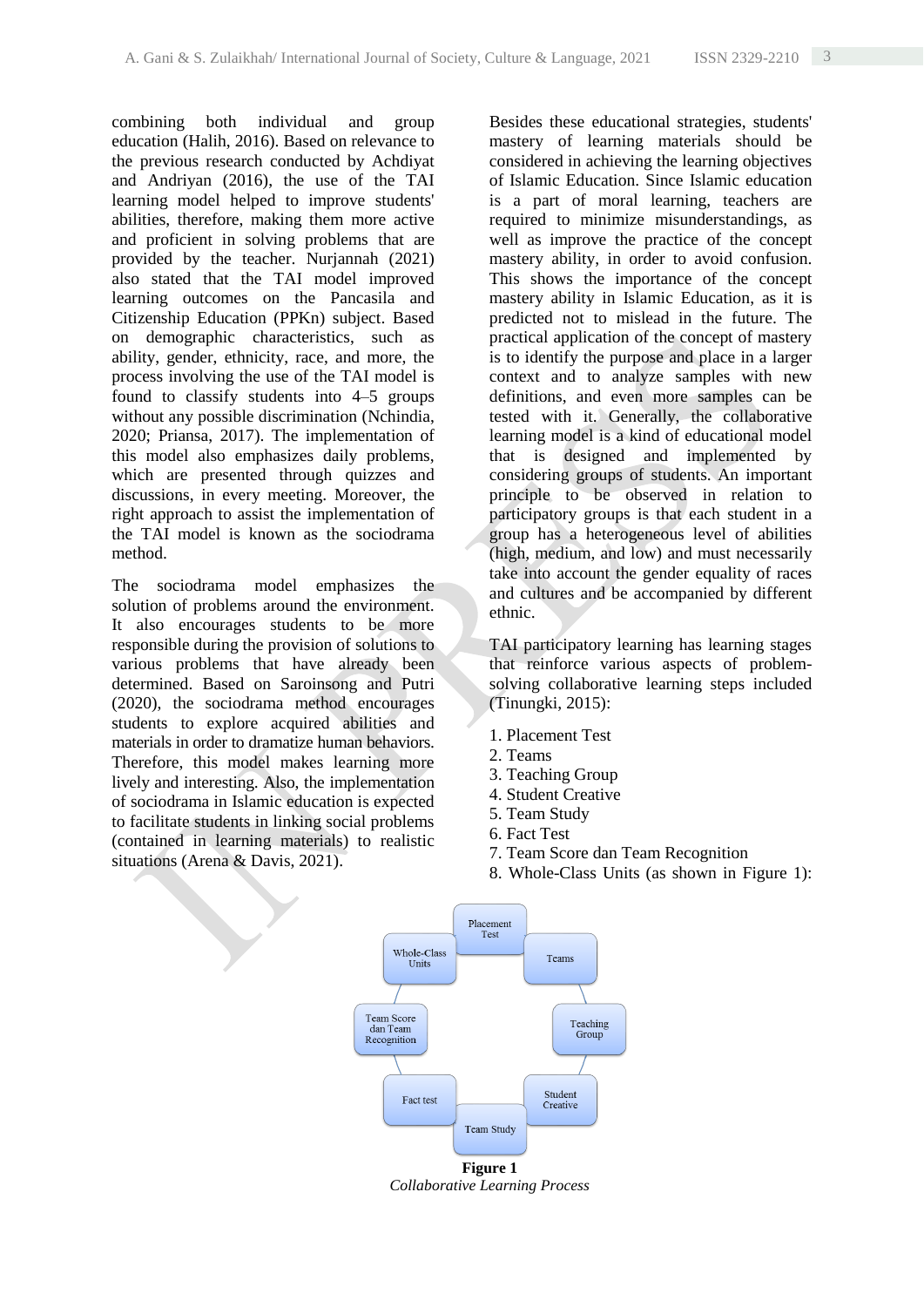Based on this research, the TAI model collaborates with the sociodrama method in order to practice and play certain roles in concept mastery. Moreover, the implementation of this model is being carried out at the discussion stage. The sociodrama method also aids in making learning more memorable, as well as enhancing the development of social, intellectual, language, and creative skills (Saroinsong & Putri, 2020). Based on the implementation of this method, students' selfconfidence is expected to increase (Kurnia Rahmawati et al., 2020).

The difference between this research and previous ones depends on the examined aspects, which are the concept mastery abilities. Furthermore, this research aims to combine the TAI model with sociodrama, in order to determine its effectiveness in concept mastery. Nurjannah (2021) stated that the TAI model also aids in the improvement of students' Pancasila and Civic Education learning outcomes. Meanwhile, this research examines the concept mastery ability of Islamic Education as the dependent variable. Achdiyat and Andriyan (2016) also stated that this model encouraged students to become more active in learning mathematics. However, the subject of this research is Islamic Education.

The Team Assisted Individualization (TAI) is one of the cooperative (group) learning models, which was originally developed by Slavin at the John Hopkins University in 1989 (Ikmah et al., 2012). This model emphasizes the application of small groups in problemsolving, carrying out assignments, and achieving a common goal, which includes interdependence, individual accountability, promotive interactions, social skills, and group processes (Arena & Davis, 2021). This learning model also improves individual and group academic abilities, cognitive & social skills, self-confidence, metacognition levels, problem-solving attributes, positive attitudes, as well as intrinsic motivation (Bosch et al., 2019). The basis for the initiation of the TAI learning model is due to the assumption of obtaining educational materials, which portrays the meaning of achievement and ability in each individual student. This TAI learning model is also found to be carried out in groups, which consists of 4 to 5

heterogeneous students (Priansa, 2017). Slavin suggested the TAI model as a teaching science program with a learning-oriented process, which tends to portray the academic differences in each individual student (Cahyaningsih, 2018). Generally, the TAI model guides individuals to exchange ideas, knowledge, and assistance due to the differences in their academic abilities.

The TAI model learning steps presented by Priansa (2017) includes,

1. The lecturer prepares learning material, which is then studied individually by students.

2. The lecturer provides a preliminary quiz in order to determine the basic abilities of students, which is recorded via a score code.

3. Heterogeneous group division consists of 4 to 5 students.

4. The discussion of previously obtained individual learning outcomes. This activity is carried out by examining each other's answers and determining the right one as a conclusion.

5. Summarizing the material based on directions and affirmations from the lecturer.

6. The lecturer provides a final quiz, which is carried out individually, and recorded with a final score code.

7. Calculating the difference in the score obtained. When the basic and final scores increase, the lecturer shows appreciation to the group.

# **2.2. Sociodrama Method**

Sociodrama is found to originate from psychodrama, which was developed by Jacob L. Moreno, a psychiatrist that used the manifestation of life situations conducted in groups to achieve goals. This goal achievement helped individuals deepen their understanding, as they were also able to resolve interpersonal conflicts. Sociodrama is found to be responsible for moving an individual into the role of another person or object. This allows them to develop their understanding of the person's point of view and feelings (Baile et al., 2015). In other words, digsudiodrama and psychodrama use images of real situations to show the attitudes, beliefs, feelings, and values that underlie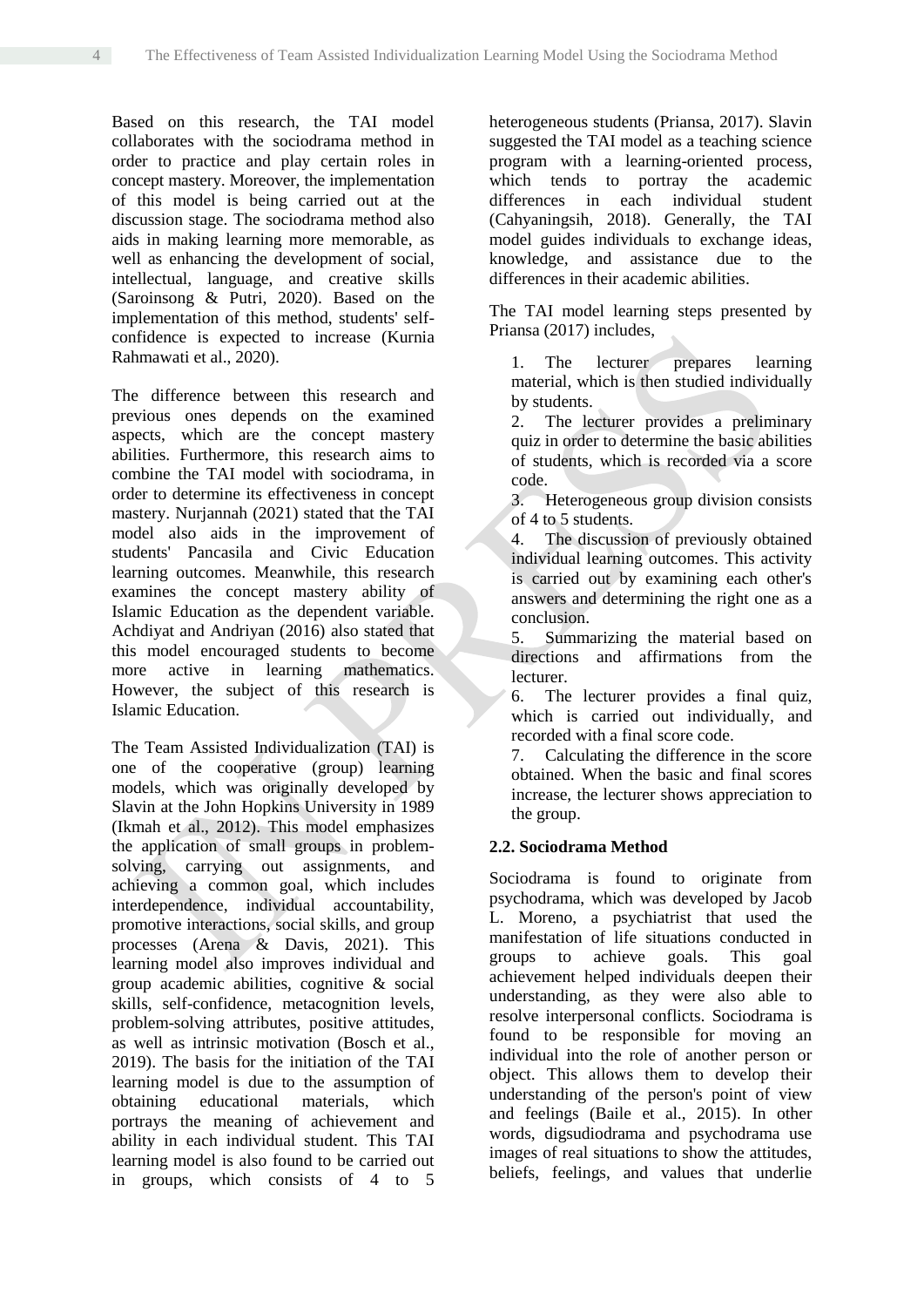social interactions, thus deepening our understanding of them (Moreno, 2012). It can be clearly argued that Sociodrama is an educational strategy that allows team members to explore the challenges of professional roles, such as presenting bad news with dramatic representations.

This is found to be relevant to Islamic Education, which requires a lot of practice and direct examples in order to properly master the material. The sociodrama method also increases self-confidence in communicational processes, as well as and teaches communicative skills efficiently and effectively (Lu et al., 2020). This method is related to the implementation of learning, via the demonstration of social events, especially with the problem approach that involves individuals and their behavior.

Also, one of the activities in the sociodrama method is role training, which focuses on preparing individuals to become professionals in their roles and responsibilities (Baile et al., 2015). It also provides the basis for a more cultured understanding than the logical positivist approaches, which have been observed to traditionally dominate the field of communication (Mickey, 1983).

## **2.3. Concept Mastery Ability**

Concept mastery ability is known to be one of the most important and complex learning objectives. Strong conceptual mastery is also found to be necessary in order to create new and more creative ideas (Kurniawati et al., 2020). The concept mastery ability is used to understand scientific meanings, both theoretically and practically. This ability is

#### **Table 1**

*Research Design*

also found to be needed by individuals in mastering specific materials during the process of learning. According to Bloom's taxonomy, the indicator of concept mastery ability consists of six categories, namely remembering, understanding, applying, analyzing, evaluating, and creating (Kurniawati et al., 2020). These indicators are also observed to be relevant to those mentioned by Sanjaya (2014), namely,

1. Presenting the situation in various methods and knowing the differences

2. Classifying objects based on conceptforming requirements

3. Linking concepts and modes of implementation

4. Providing a suitable example

# **3. Methodology**

## **3.1. Design**

This research used quantitative methods with a quasi approach. The purpose of this implementation was to try out an action in order to determine the various relationships and certain aspects to be measured in students. The sample was based on convenience. The subjects were also divided into three classes, namely,

(1) The TAI learning model assisted by sociodrama group,

(2) The TAI model group,

(3) The conventional learning model group.

Also, the independent and dependent variables in this research were the learning model and student's concept mastery ability, respectively. The research design is illustrated in Table 1.

| Research Design                                                                    |                                |                 |  |  |
|------------------------------------------------------------------------------------|--------------------------------|-----------------|--|--|
| <b>Learning Model</b>                                                              | <b>Concept Mastery Ability</b> |                 |  |  |
|                                                                                    | Pretest(O <sub>1</sub> )       | $Posttest(O_2)$ |  |  |
| Team Assisted Individualization (TAI) $(X_1)$                                      | $X_{l}O_{l}$                   | $X_1O_2$        |  |  |
| <i>Team Assisted Individualization</i> (TAI) assisted<br>sociodrama method $(X_2)$ | $X_2O_1$                       | $X_2O_2$        |  |  |
| Conventional $(X_3)$                                                               | $X_3O_1$                       | $X_3O_2$        |  |  |

Based on the framework and research background, the following hypotheses were obtained.

 $H_0$ : there is no difference between the average increase in students' concept mastery ability with the implementation of the three groups (TAI using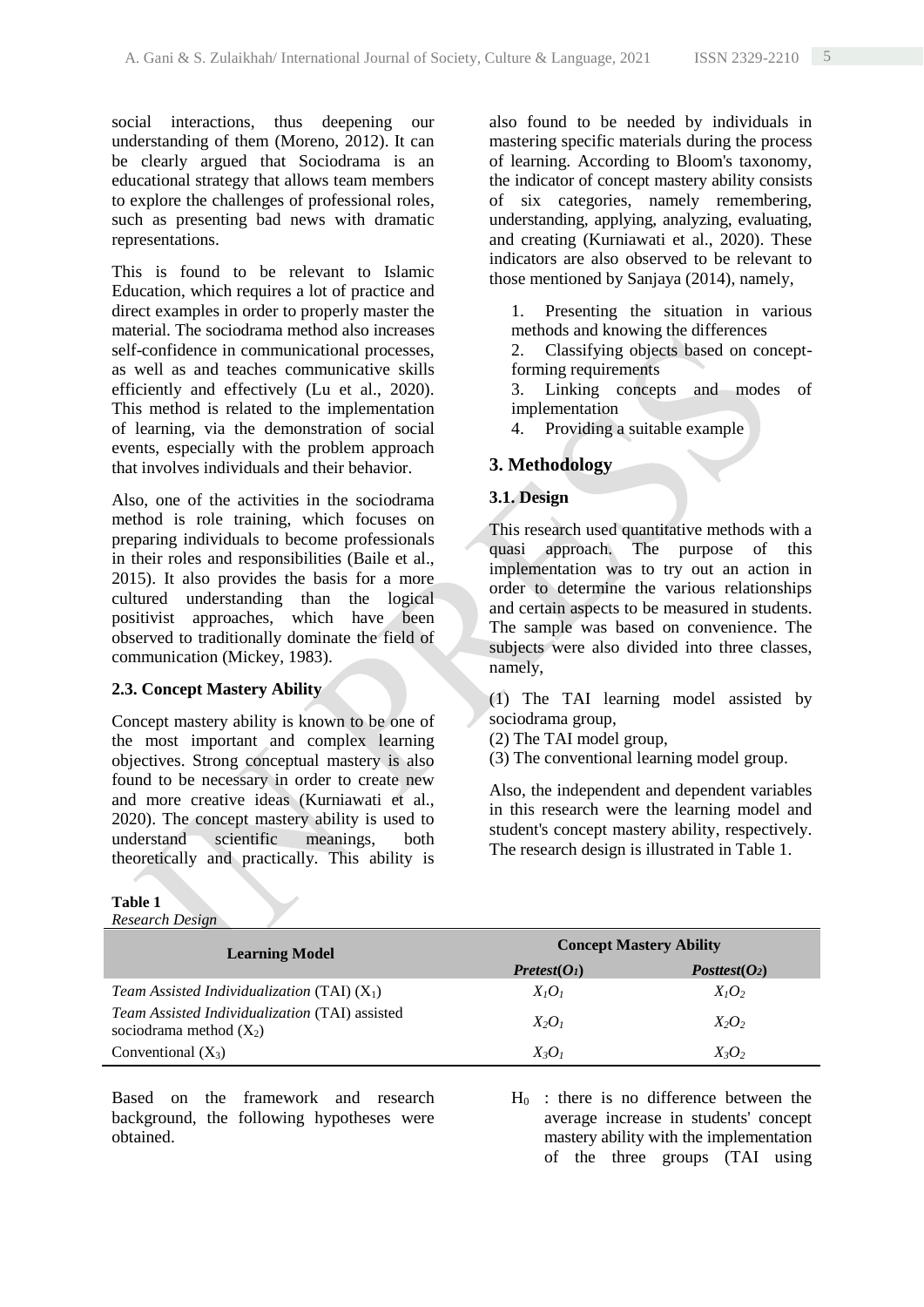sociodrama method, as well as TAI & conventional learning models).

 $H<sub>a</sub>$  : there is a difference between the average increase in students' concept mastery abilities with the implementation of the three groups (TAI using sociodrama method, as well as TAI & conventional learning models)

#### **3.2. Participant**

This research was conducted at the Raden Intan State Islamic University, which was located in Bandar Lampung, Lampung Province. The population was the total students of the Islamic Education Study Program at the Tarbiyah and Teacher Training Faculty for the 2019/2020 Academic Year. A purposive sampling technique was used to select the research samples, with selection based on certain predetermined criteria. Moreover, the sampling criterion was a class with equivalent concept mastery ability. The sample also consisted of three groups, namely experiment 1 and 2, with control classes (The TAI learning model, The TAI using sociodrama, and The conventional model classes). In each class, there were 32 students, which resulted in a total sample of 96 subjects, including 50 males and 46 females aged from 18 to 26. Also, the syntax for the TAI learning model used in this research was related to the type proposed by Priansa (2017), as shown in Figure 2.



*Syntax of the TAI Learning Model*

## **3.3. Data Collection Technique**

The data collection technique was in the form of a test, with the proper instrument used found to have passed the validity, reliability, difficulty level, and differentiation analysis. Also, the test instrument used was in the form of 10 essay questions. The test was carried out twice, i.e., before and after learning (pretest & post-test), in order to determine the initial and final abilities of students, respectively. The test instruments provided to the three classes were also observed to be similar, with an equal amount of questions. Therefore, there were differences in the test results of each experimental and control class. The conceptual mastery indicator used was also in line with the type proposed by Sanjaya (2014).

## **3.4. Data Analysis Technique**

The information collected was observed to be quantitative, as well as analyzed via the use of the statistical data processing technique, with a significance level of 0.05. The initial statistical analysis was carried out in order to test the

normality and homogeneity prerequisites in this research. The results of this normality analysis were obtained based on the Liliefors test formula in order to determine the normal distribution of the data. However, the results of the homogeneity analysis were obtained based on the Bartlet test formula in order to determine whether the data collected from a population were of similar diversity or not. After carrying out the initial analysis, hypothetical testing was used to obtain the significance of differences in the dependent variable before and after the provision of the treatment. Hypothesis testing in this research also used a one-way analysis of variance (ANOVA), with different cells calculated based on the N-Gain score, which had been tested for normality and homogeneity.

## **4. Result**

After the results of the pre and post-test on students' concept mastery were obtained from the three classes, illustrations were shown in Table 2.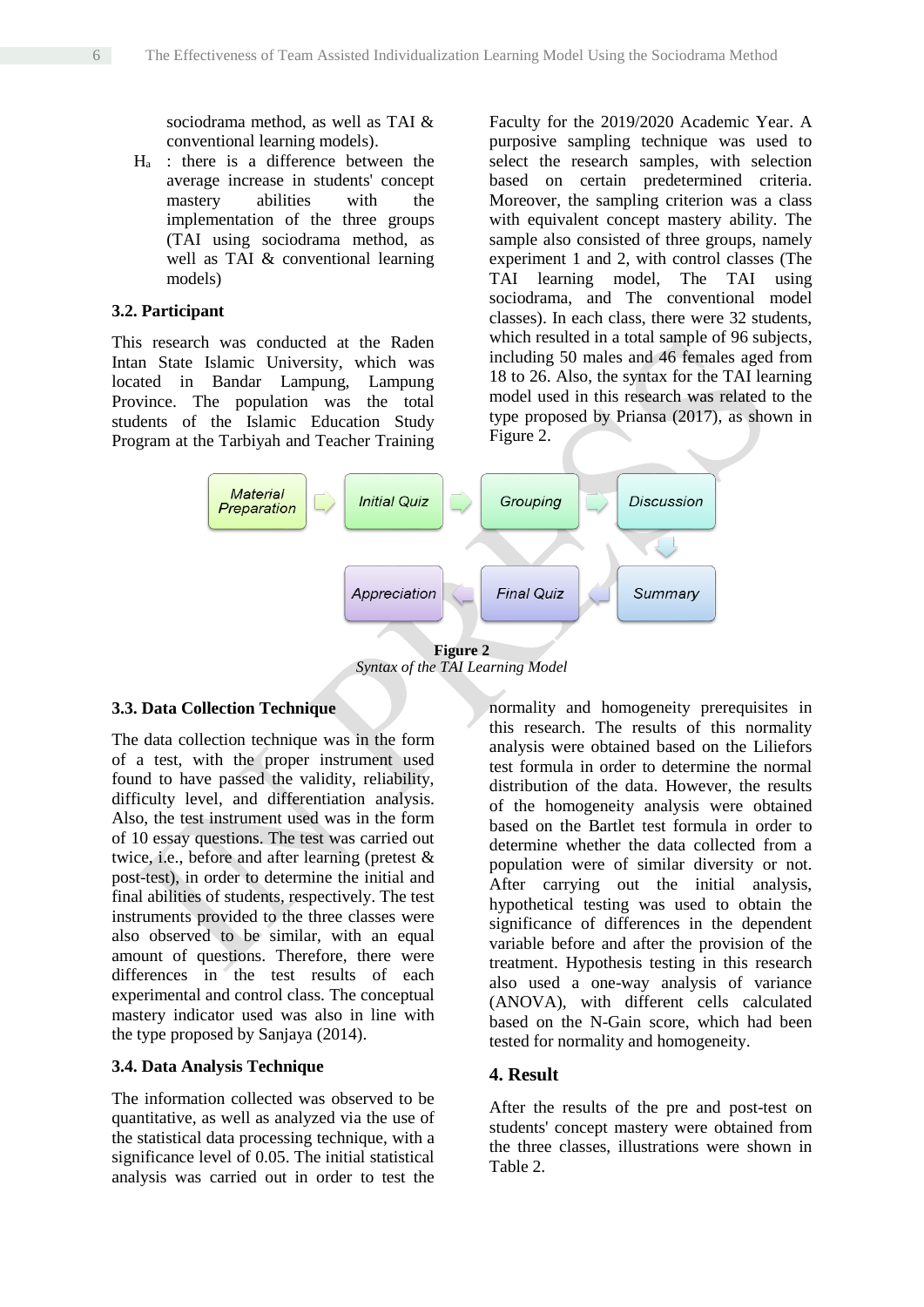| <b>Class</b>        | $X_{max}$ | $X_{min}$ | <b>Central Tendency Measures</b> |         |      | <b>Group Variance</b><br><b>Measures</b> |      |
|---------------------|-----------|-----------|----------------------------------|---------|------|------------------------------------------|------|
|                     |           |           | $\boldsymbol{\bar{X}}$           | $M_{o}$ | М,   |                                          | a    |
| <b>Experiment 1</b> | 1.00      | 0.00      | 0.51                             | 0.42    | 0.50 | 1.00                                     | 0.27 |
| <b>Experiment 2</b> | 1.00      | 0.14      | 0.69                             | 0.71    | 0.71 | 0.86                                     | 0.20 |
| <b>Control</b>      | 0.75      | 0.00      | 0.35                             | 0.00    | 0.33 | 0.75                                     | 0.19 |

**Table 2** *Data Description of Concept Mastery N-Gain Result*

Based on Table 2, it was observed that the highest and lowest N-Gain result between the experiment and control classes were 1.00 & 0.00, respectively. The central tendency measured included mean  $(\bar{X})$ , mode  $(M_o)$ , and median  $(M_e)$ . The average for the experiment 1 and control classes were 1.00 and 0.35, with the mode/median values of 0.42/0.59 and 0.00/0.33, respectively. However, in the experiment 2 class, the average was 0.69, with

the mode and median both having a value of 0.71. Also, the value range in the group variance measure on the experimental  $(1 \& 2)$ and control classes were 1.00, 0.86, and 0.75, respectively. The standard deviation in the group variance measure was also 0.27, 0.20, and  $0.19$  on the experimental  $(1 \& 2)$  and control classes, respectively. Additionally, the normality test results of the N-Gain value are presented in Table 3.

#### **Table 3**

*Calculation Results of the Normality Test of the N-Gain Value*

| <b>Class</b>        | <del>″</del> count | $L_{table}$ | <b>Description</b> |
|---------------------|--------------------|-------------|--------------------|
| <b>Experiment 1</b> | 0.098              | 0.157       | Normal             |
| <b>Experiment 2</b> | 0.100              | 0.157       | Normal             |
| <b>Control</b>      | 0.077              | 0.157       | Normal             |

Based on Table 3, the students' concept mastery ability obtained in the experimental (1 & 2) and control classes had  $L_{count}$  values of 0.098; 0.100; and 0.077, respectively, with a significance level of  $\alpha = 0.05$ , which was greater than the sum of the  $L_{table}$  at 0.157. These results also indicated that each group had an accepted null hypothesis. Therefore, it was concluded that the data for each group originated from a normally distributed population.

#### **Table 4**

*The Calculation Results of the Homogeneity Test of the N-Gain Value*

| <b>Class</b>       |    | $^{\sim}$ count | معود<br>$\lambda$ table | <b>Description</b> |
|--------------------|----|-----------------|-------------------------|--------------------|
| Experiment1        |    |                 |                         |                    |
| <b>Experiment2</b> | າາ | 5.507           | 5.991                   | homogeneous        |
| <b>Control</b>     |    |                 |                         |                    |

Based on Table 4, the students' mastery of concepts, which amounted to 32 students, obtained  $x_{count}^2 = 5,507$  and  $x_{table}^2 = 5,991$ , indicating that the results of  $x_{count}^2 < x_{table}^2$ . Therefore, the null hypothesis was observed to be accepted. Based on this, it was concluded that the sample originated from a population that had similar variants.

The summary of hypothesis testing with oneway analysis of variance was shown in Table 5.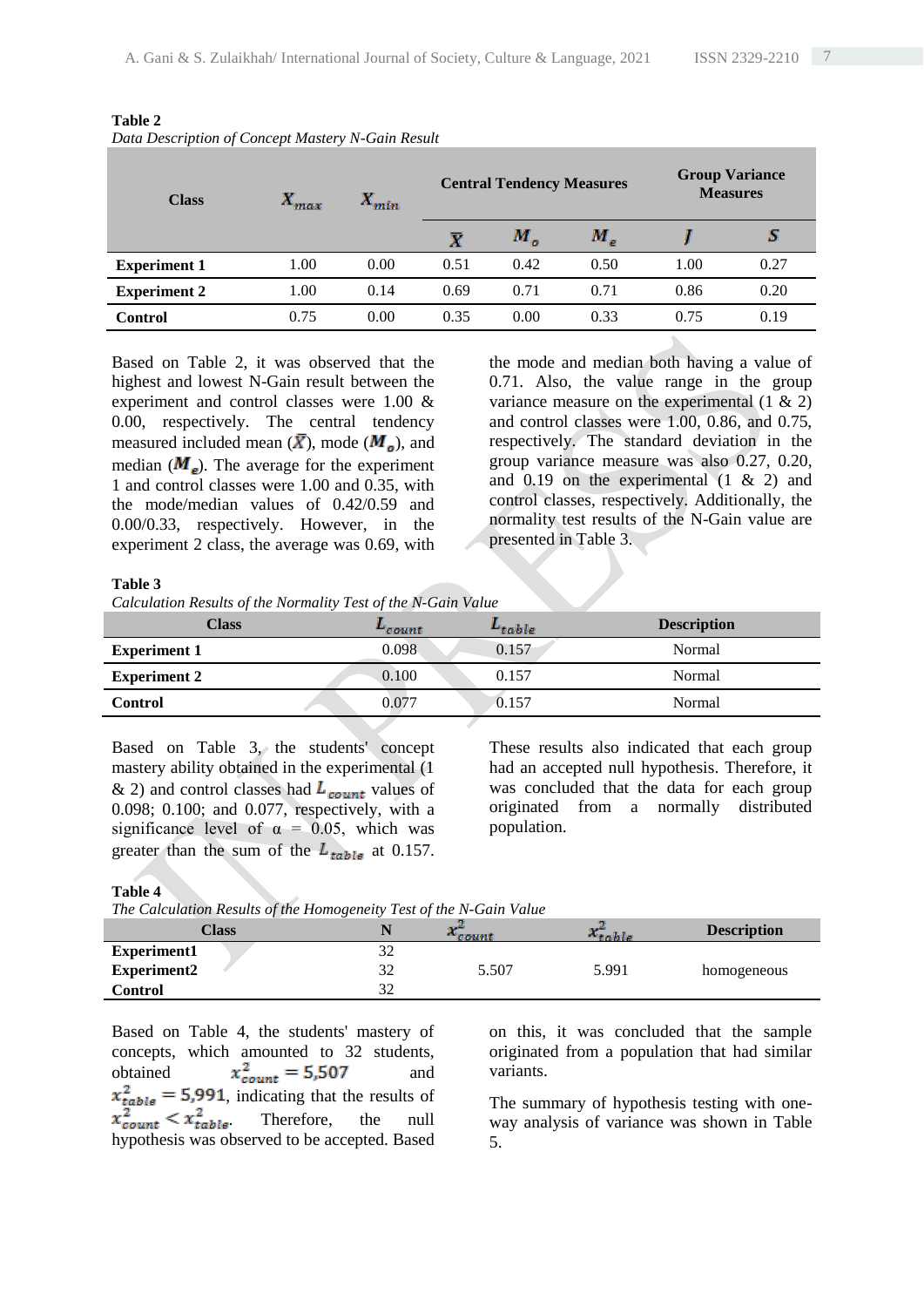| Test Result of N-Gain Value |      |    |      |        |       |                    |
|-----------------------------|------|----|------|--------|-------|--------------------|
| <b>Source of Diversity</b>  | JК   | Dk | Rk   | count  | table | <b>Description</b> |
| <b>Learning model</b>       | 1.93 |    | 0.97 | 19.602 | 3.09  | $H_0$ rejected     |
| Error                       | 4.58 | 93 | 0.05 |        |       |                    |
| <b>Total</b>                | 6.52 | 95 |      |        |       |                    |

**Table 5**

Based on Table 5, the N-Gain value showed that  $F_{count} = 19.602$ , with  $F_{table} = 3.09$ . When both results were compared,  $F_{count}$  was found to be greater than  $F_{table}$ , with the null hypothesis being rejected. This indicated that there was a difference in the results of the N-Gain value on the conceptual mastery ability of the three classes. In order to determine the

#### **Table 6**

treatment with the most significant difference to the increase in students' mastery ability, the calculation was required to be continued with further tests. The follow-up test conducted was observed to use a multiple comparative analysis with the Scheffe method. The results of further test calculations are shown in Table 6.

|    | <b>Advanced Test Calculation Results</b> |       |       |                    |
|----|------------------------------------------|-------|-------|--------------------|
| No | Ho                                       | count | table | <b>Description</b> |
|    | $\mu_1$ vs $\mu_2$                       | 10.99 | 3.09  | $H_0$ rejected     |
|    | $\mu_2$ vs $\mu_3$                       | 39.16 | 3.09  | $H_0$ rejected     |
|    | $\mu_1$ vs $\mu_3$                       | 8.66  | 3.09  | $H_0$ rejected     |

Based on Table 6, the differences in each treatment were observed. Each comparison between the three classes (e1/e2, e1/control, and e2/control) also showed that the null hypothesis was rejected because the  $F_{Count}$ was greater than the  $F_{table}$ . By obtaining the values of  $F_{count} > F_{table}$ , it was concluded that there were significant differences in each class.

#### **5. Discussion**

## **5.1. The TAI Learning Model and the TAI Learning Model with the Sociodrama Method**  $(\mu_1$  vs  $\mu_2)$

Based on the results of the multiple comparison test with the Scheffe approach, it was found that between the TAI with sociodrama method and the Team Assisted Individualization learning model, there were significant differences in the improvement of students' concept mastery abilities. Also, based on the average value of both groups, it was observed that the TAI with sociodrama method was higher.

This was because learning via the TAI with sociodrama method produced more active

students than classes that used other models. This also occurred because the learning model (TAI using sociodrama method) produced more enthusiastic students due to directly demonstrating their mastery concepts abilities based on the acquired knowledge in daily activities. Meanwhile, classes that did not use the sociodrama method were less enthusiastic than those that adopted the model. Furthermore, students were observed to still have difficulty mastering the concept correctly. This was presumably because the model used was too monotonous and did not attract students' interest.

Based on the post-test results per variable of concept master ability, students in the TAI using sociodrama method class showed a higher ability in indicator 1, i.e., presenting the situation in various ways and knowing the difference, compared to other classes. However, the TAI learning model class was still at a considerably good rate. Moreover, the difference in the post-test results per indicator of students' concept mastery ability in both classes (TAI learning model and TAI using sociodrama method) are illustrated in Figure 3.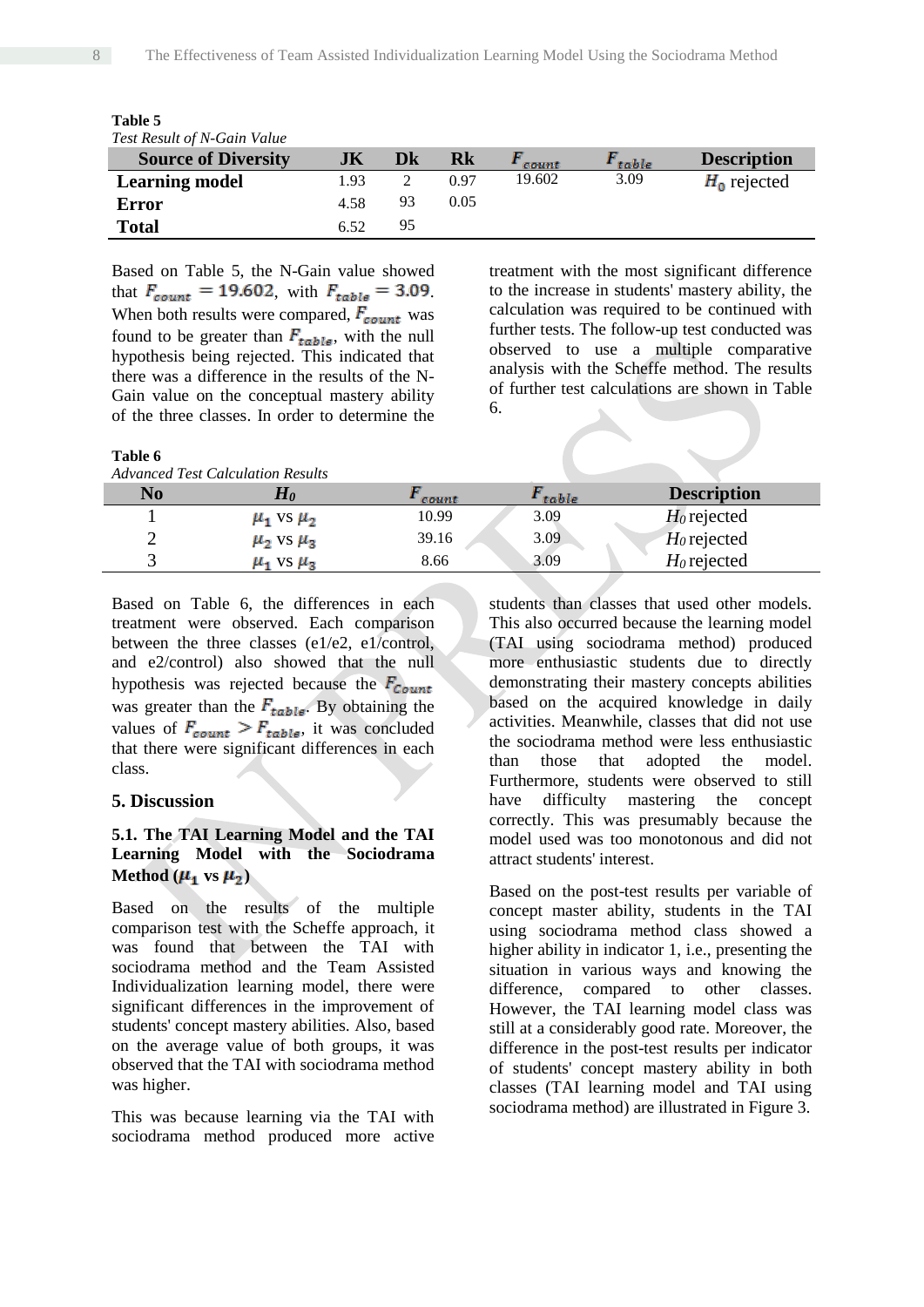

**Figure 3** *Comparison Diagram of the Mean Posttest Results for Class Experiment 1 (TAI Learning Model ) and Experiment 2 (TAI Using Sociodrama)*

Based on Figure 3, it was concluded that the classes with the application of the TAI using sociodrama method had a higher level of mastery concept than the TAI learning model.

# **5.2. TAI Learning Model with Sociodrama Method and Conventional Learning Model**  $(\mu_2$  vs  $\mu_3)$

Based on the results of the multiple comparison tests using the Scheffe technique, it was found that there were significant differences in the improvement of students' concept mastery abilities between the TAI using sociodrama method and the conventional learning model. Based on the average value of both models, it was indicated that the TAI using sociodrama method was better than the conventional learning.

This was because the TAI with sociodrama method produced more active students than the conventional classes. Learning with this model (TAI with sociodrama method) also allowed students to easily understand and master the concept of their educative materials. Also, the application of the TAI using sociodrama method made students feel happy in the learning process. The model also made the

mastering of materials easier for students, especially in its application in daily activities, due to being directly practiced. During the learning process using the conventional models, students seemed less active in class. The condition of students in the conventional model class was also more focused on educators providing explanations. Meanwhile, when the learning process was being conducted, students did not ask questions about material that had not been understood.

Based on the post-test results per variable of concept mastery ability, students in the TAI using sociodrama method class showed higher abilities on all indicators, as the most significant differences were shown in 1 (presenting the situation in various ways and knowing the difference), 2 (grouping objects based on conditions), and 4 (providing appropriate examples). Meanwhile, students in the conventional model class showed poor abilities in these indicators (1, 2, and 4). Therefore, the differences in the post-test results per indicator of students' concept mastery ability in both classes (TAI with sociodrama method and conventional learning model) are illustrated in Figure 4.





*Comparison Diagram of the Mean Of Posttest Results for Experiment 2 (TAI Using Sociodrama) and Control Classes (Conventional Model Classes)*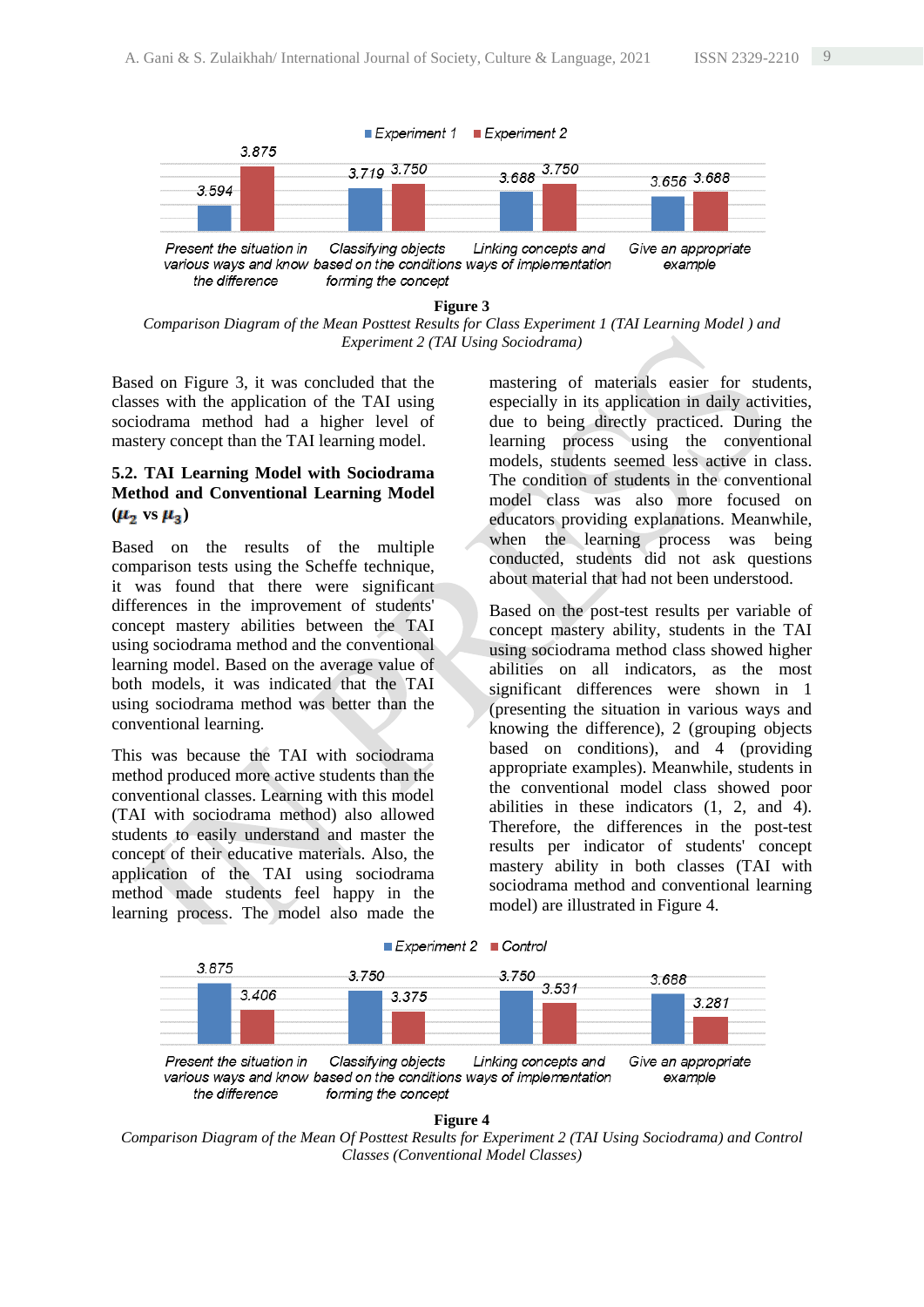Based on Figure 4, it was concluded that the TAI with sociodrama method classes had a higher level of concept mastery than conventional learning models.

# **5.3. TAI Learning Model and Conventional**  Learning Model  $(\mu_1$  vs  $\mu_3)$

Based on the results of the multiple comparative test with the Scheffe technique, it was found that there were significant differences in the improvement of students' concept mastery abilities between the TAI and conventional learning models. Based on the average value, the TAI learning model was also better than the conventional method. Learning practice means that students try to achieve their learning goals in a situation where excellent services are provided to them, and they are in a real situation, along with a learning method. Therefore, to achieve this goal, Sociodrama method can give the student the opportunity to play a special role in the life of social society by performing appropriate activities. In this regard, the Sociodrama method can successfully provide significant services to learners and educators in developing students' attitudes, knowledge, and skills in learning.

This was because the TAI learning model group produced more active students than the conventional classes. Also, this was presumably because students found it easier to understand the learning materials due to being assisted by peers during discussion processes. Furthermore, educators also provided an affirmation or summary of the learning materials at the end of the lesson, therefore, resulting in students having a better understanding of the concepts. During the process of using conventional learning models, students seemed less active in classes. The classroom atmosphere also showed that students were more focused on educators during the provision of explanations. Moreover, students did not ask many questions about material that had not been understood during the learning process.

Based on the post-test results per variable of the concept mastery ability, students in the TAI learning model class, showed better abilities in all indicators, with the most significant difference shown in 2 (grouping objects based on terms) and 4 (providing appropriate examples). However, students in the conventional learning model class had difficulties in classifying objects based on their requirements, as well as less competency in providing appropriate examples to presented problems. Therefore, the differences in the post-test results per indicator of students' concept mastery ability in both classes (TAI and conventional learning models) are shown in Figure 4.



**Figure 5**

*Comparison Diagram of the Mean Posttest Results for Experiment 1 (TAI Learning Model) and the Control Class (Conventional Model Classes)*

Based on Figure 5, it was concluded that classes with the application of the TAI learning model had a higher level of mastery of concepts compared to conventional methods.

The importance and role of participatory learning is an integral part of all aspects of life. The application of participatory learning shows that communication in the participatory process is a way for more practical, systematic, and efficient development. This type of learning helps students to discuss and communicate with each other and will help each other to strengthen their knowledge and will have a more positive effect on the scientific communication between the learners.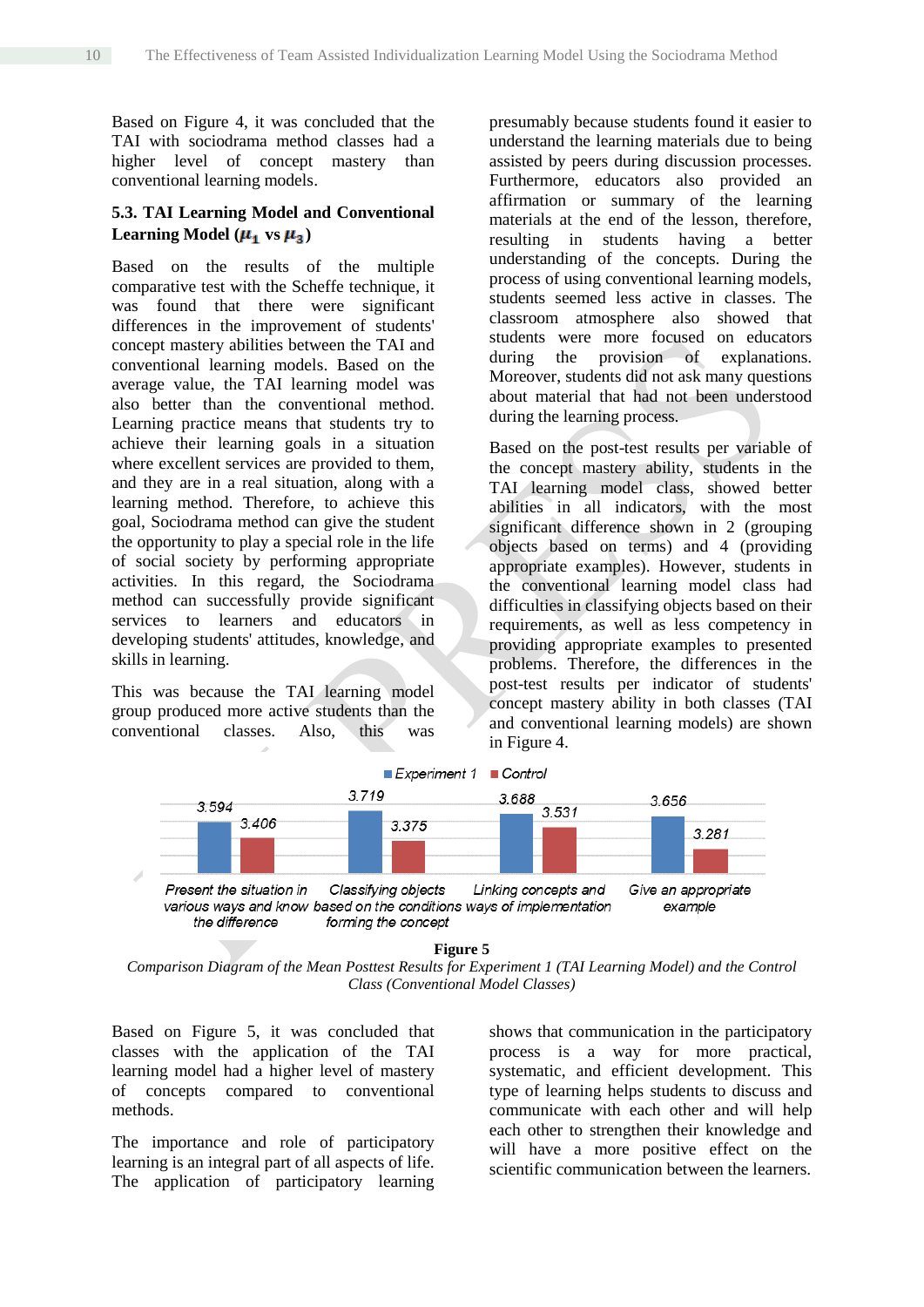Based on the results of data processing and discussion, it was concluded that there was a significant difference in the improvement of concept mastery in students, which was treated with three different models (Team Assisted Individualization with sociodrama method, with TAI & conventional learning models), at F hitung  $= 19.602$ . However, from the result of the F tabel  $= 3.09$ , it was observed that F\_hitung>F\_tabel. Furthermore, the results of the multiple comparison test showed that the TAI using sociodrama method was more effective than the other two models (TAI and conventional learning models).

# **References**

- Achdiyat, M., & Andriyani, F. (2016). Hasil belajar matematika ditinjau dari model pembelajaran teams assisted individualization [Mathematics learning outcomes in terms of the teams assisted individualization learning model]. *FORMATIF: Jurnal Ilmiah Pendidikan MIPA*, *6*(3), 12-16.
- Affandi, A., & Ulumuddin, M. I. (2020). Konsep nilai nilai pemikiran Kh. Hasyim As'Ari dalam pendidikan akhlak [The concept of value thought by Kh. Hasyim As'Ari in moral education]. *Jurnal Al-Hikmah*, *8*, 95–106.
- Arena, S. L., & Davis, J. L. (2021). The concept-specific effects of cooperative learning in an introductory engineering mechanics dynamics course. *Innovations in Education and Teaching International*, *58*(4), 387-397.
- Baharun, H., & Awwaliyah, R. (2017). Pendidikan multikultural dalam menanggulangi narasi Islamisme di Indonesia [Multicultural education in overcoming the narrative of Islamism in Indonesia]. *Jurnal Pendidikan Agama Islam (Journal of Islamic Education Studies)*, *5*(2), 224-232.
- Baile, W., Neuendorf, K., & Walters, R. (2015). Using action methods to enhance role-play simulations in teaching communication skills. *Journal of Pain and Symptom Management*, *49*(2), 325-331.
- Bosch, C., Mentz, E., & Reitsma, G. M. (2019). Integrating cooperative learning into the combined blended learning design model: Implications for students'

intrinsic motivation. *International Journal of Mobile and Blended Learning*, *11*(1), 58-73.

- Cahyaningsih, U. (2018). Penerapan model pembelajaran kooperatif tipe TAI (team assisted individualization) untuk meningkatkan hasil belajar siswa pada mata pelajaran matematika [Application of the TAI type cooperative learning model (team assisted individualization) to improve student learning outcomes in mathematics]. *Jurnal Cakrawala Pendas*, *4*(1), 91-102.
- de la Puente Pacheco, M. A., de Oro Aguado, C. M., & Lugo Arias, E. (2020). Understanding the effectiveness of the PBL method in different regional contexts: The case of Colombia. *Interactive Learning Environments*, *8*(3), 1-14.
- Derakhshan, A., R Eslami, Z., & Chalak, A. (2021). A comprehensive review of compliment responses among Iranian Persian speakers. *International Journal of Society, Culture & Language*, *9*(2), 28-48.
- Halih, M. (2016). Pengaruh model pemebelajaran TAI (team assisted individualization) terhadap hasil belajar siswa [The influence of the TAI (team assisted individualization) learning model on the results of student learning]. *Buana Matematika: Jurnal Ilmiah Matematika Dan Pendidikan Matematika*, *6*(2), 18-33.
- Ikmah, S. F., Margunani, & Yulianto, A. (2012). Efektivitas Penerapan Metode Pembelajaran TAI (Team Assisted Individualization) Berbantuan Modul Pembelajaran Terhadap Hasil Belajar Ekonomi [Effectiveness of the implementation of TAI (team assisted individualization) learning methods on economic learning outcomes]. *Economic Education Analysis Journal*, *1*(1), 99-111.
- Kurnia Rahmawati, W., Ahmad, A., & Azizah, D. N. (2020). Efektivitas metode sosiodrama untuk meningkatkan kepercayaan diri siswa kelas VII smp Negeri 2 Jember [The effectiveness of the sociodrama method to increase the confidence of class VII students of SMP Negeri 2 Jember]. *Journal of Educational Research and Development*, *4*(1), 55-67.